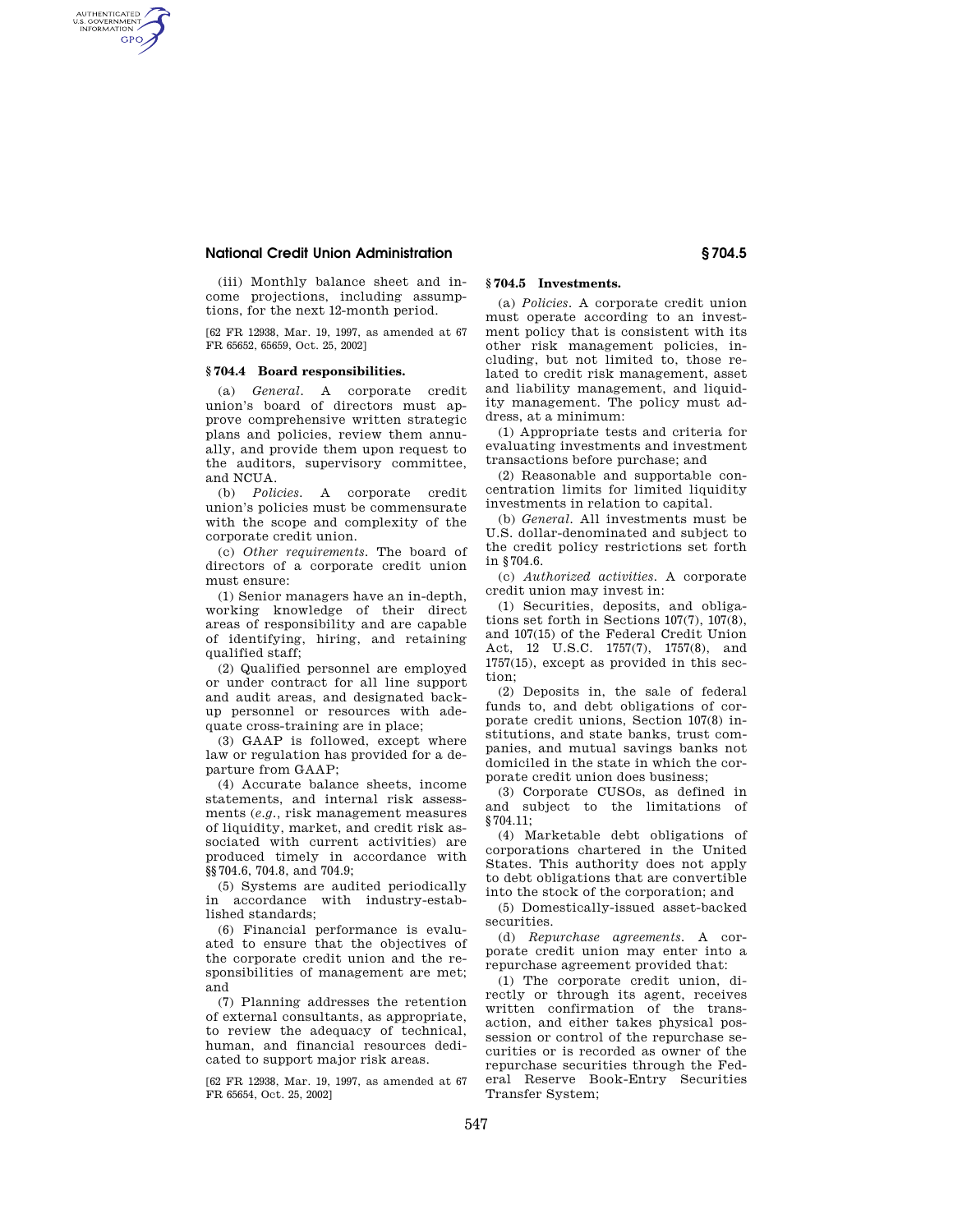(2) The repurchase securities are legal investments for that corporate credit union;

(3) The corporate credit union, directly or through its agent, receives daily assessment of the market value of the repurchase securities and maintains adequate margin that reflects a risk assessment of the repurchase securities and the term of the transaction; and

(4) The corporate credit union has entered into signed contracts with all approved counterparties and agents, and ensures compliance with the contracts. Such contracts must address any supplemental terms and conditions necessary to meet the specific requirements of this part. Third party arrangements must be supported by triparty contracts in which the repurchase securities are priced and reported daily and the tri-party agent ensures compliance; and

(e) *Securities Lending.* A corporate credit union may enter into a securities lending transaction provided that:

(1) The corporate credit union, directly or through its agent, receives written confirmation of the loan, obtains a first priority security interest in the collateral by taking physical possession or control of the collateral, or is recorded as owner of the collateral through the Federal Reserve Book-Entry Securities Transfer System;

 $(2)$  The collateral is a legal investment for that corporate credit union;

(3) The corporate credit union, directly or through its agent, receives daily assessment of the market value of collateral and maintains adequate margin that reflects a risk assessment of the collateral and terms of the loan; and

(4) The corporate credit union has entered into signed contracts with all agents and, directly or through its agent, has executed a written loan and security agreement with the borrower. The corporate or its agent ensures compliance with the agreements.

(f) *Investment companies.* A corporate credit union may invest in an investment company registered with the Securities and Exchange Commission under the Investment Company Act of 1940 (15 U.S.C. 80a), provided that the prospectus of the company restricts

**§ 704.5 12 CFR Ch. VII (1–1–10 Edition)** 

the investment portfolio to investments and investment transactions that are permissible for that corporate credit union.

(g) *Forward settlement of transactions later than regular way.* A corporate credit union may enter into an agreement to purchase or sell an instrument, with settlement later than regular way, provided that:

(1) Delivery and acceptance are mandatory;

(2) The transaction is clearly disclosed in the appropriate risk reporting required under §704.8(b);

(3) If the corporate credit union is the purchaser, it has adequate cash flow projections evidencing its ability to purchase the instrument;

(4) If the corporate credit union is the seller, it owns the instrument on the trade date; and

(5) The transaction is settled on a cash basis at the settlement date.

(h) *Prohibitions.* A corporate credit union is prohibited from:

(1) Purchasing or selling derivatives, except for embedded options not required under GAAP to be accounted for separately from the host contract or forward sales commitments on loans to be purchased by the corporate credit union;

(2) Engaging in trading securities unless accounted for on a trade date basis;

(3) Engaging in adjusted trading or short sales; and

(4) Purchasing mortgage servicing rights, small business related securities, residual interests in collateralized mortgage obligations, residual interests in real estate mortgage investment conduits, or residual interests in asset-backed securities; and

(5) Purchasing stripped mortgage backed securities (SMBS), or securities that represent interests in SMBS, except as described in subparagraphs (i) and (iii) below.

(i) A corporate credit union may invest in exchangeable collateralized mortgage obligations (exchangeable CMOs) representing beneficial ownership interests in one or more interestonly classes of a CMO (IO CMOs) or principal-only classes of a CMO (PO CMOs), but only if: